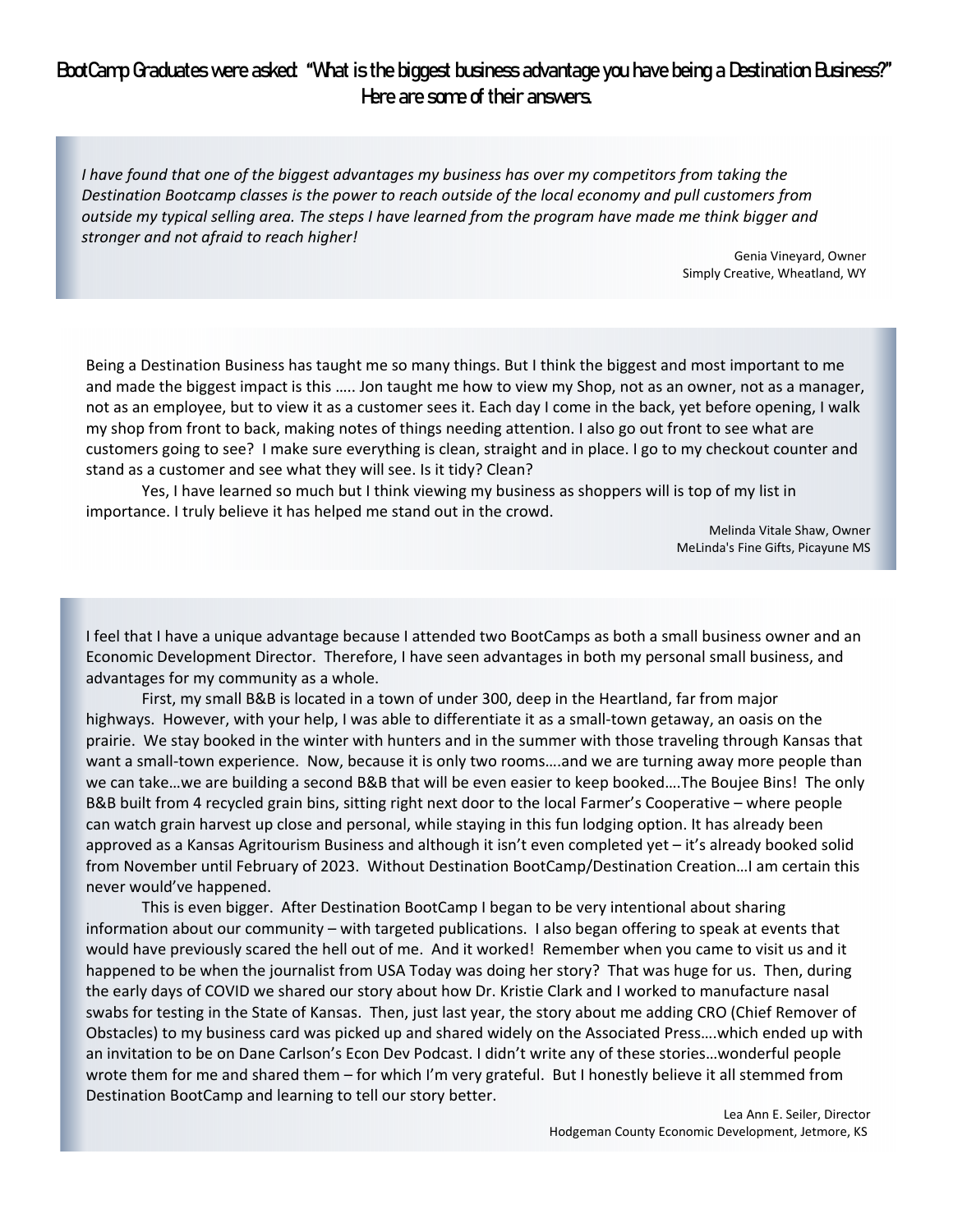When I think about all I learned at BootCamp, it brings a smile to my face and a sense of relief in that I KNOW how to work my business. The biggest advantage I have over other businesses is the confidence to use my own creativity! This encouragement from Jon propelled me into a level of success I never knew possible. I am not afraid to try new things and I evaluate frequently as to whether or not new ideas are working. It is quite alright if *something doesn't work; just try again.*

> Laura Martin, Owner Sew Loved Quilt Shop, Elkhart, KS

The transformation I had at Destination BootCamp was something I don't think I ever would have ventured to do on my own. Despite being in business for well over 25 years, I had never had the need to advertise as my client base had all been word of mouth. But the need to do something better with my store front, with the encouragement of the BootCamp class lead to Monsters on Main.

Without using your strategies learned, I don't think I would have been able to make the progress I have made. From store layout and presentation, to attracting customers and reaching people I know I would not have been in touch with otherwise. Taking the small baby steps we learned, figuring out what might be the cheapest thing to change / add which will have the highest impact. To the balance over time to make the big changes that will enable me to reach a wider audience. Knowing when to have the courage to let an employee go. All the things we learned about how to make a successful destination business and allow me to have a family life have been invaluable.

Every business, especially small business should go through the class. But most of all I feel the BootCamp put me in a mindset that allows me to know and show the world that I am unique.

Don't be fooled ‐ the BootCamp class doesn't make your life a vacation, running a business is something that you have to stay on top of all the time. But Destination BootCamp made the whole thing more manageable and my business more successful.

> Nitia Musico Monsters on Main, Denison, TX

I left the Destination BootCamp class with a set of goals ranked from easy to accomplish to time‐consuming but worthwhile. I have been working on this list for two years. In the first month of coming back we made many small changes ‐‐ merchandising, using press releases and freshening the entrance to our shop. A medium ranked goal was to get free publicity by writing for industry publications and because of that my teaching engagements have grown beyond Michigan.

My most challenging goal was to upgrade my webstore to a more professional level. Through the help of a Main Street grant, I am pleased to say that our webstore is in Beta testing and will open later this week. The results show in my bottom line. Our sales have increased every year since attending Destination BootCamp.

Jon shared tips and successes from other destination businesses. I gained confidence by hearing these stories because they made me feel like I was on the right track and I was worthy of success. Jon told me I was an artist, and I believed him. He told us mid‐westerners typically shy away from self‐promotion. I decided to change that for me and my store. This course not only cleaned out the cobwebs, it motivated me to do better. In our area, which is rich with yarn stores, I have now been in business the longest--22 years. Other shop owners often come to me for advice ‐‐ a visible sign of respect and success.

Thinking like a destination business makes a difference in your marketing and your reach. Over Covid, our trade association was dissolved and opportunities for shop owner education at national conferences dried up. Having just attended BootCamp, I was well prepared to survive the ensuing business challenges ‐‐ a definite advantage.

Thanks again for the kick in the seat of the pants!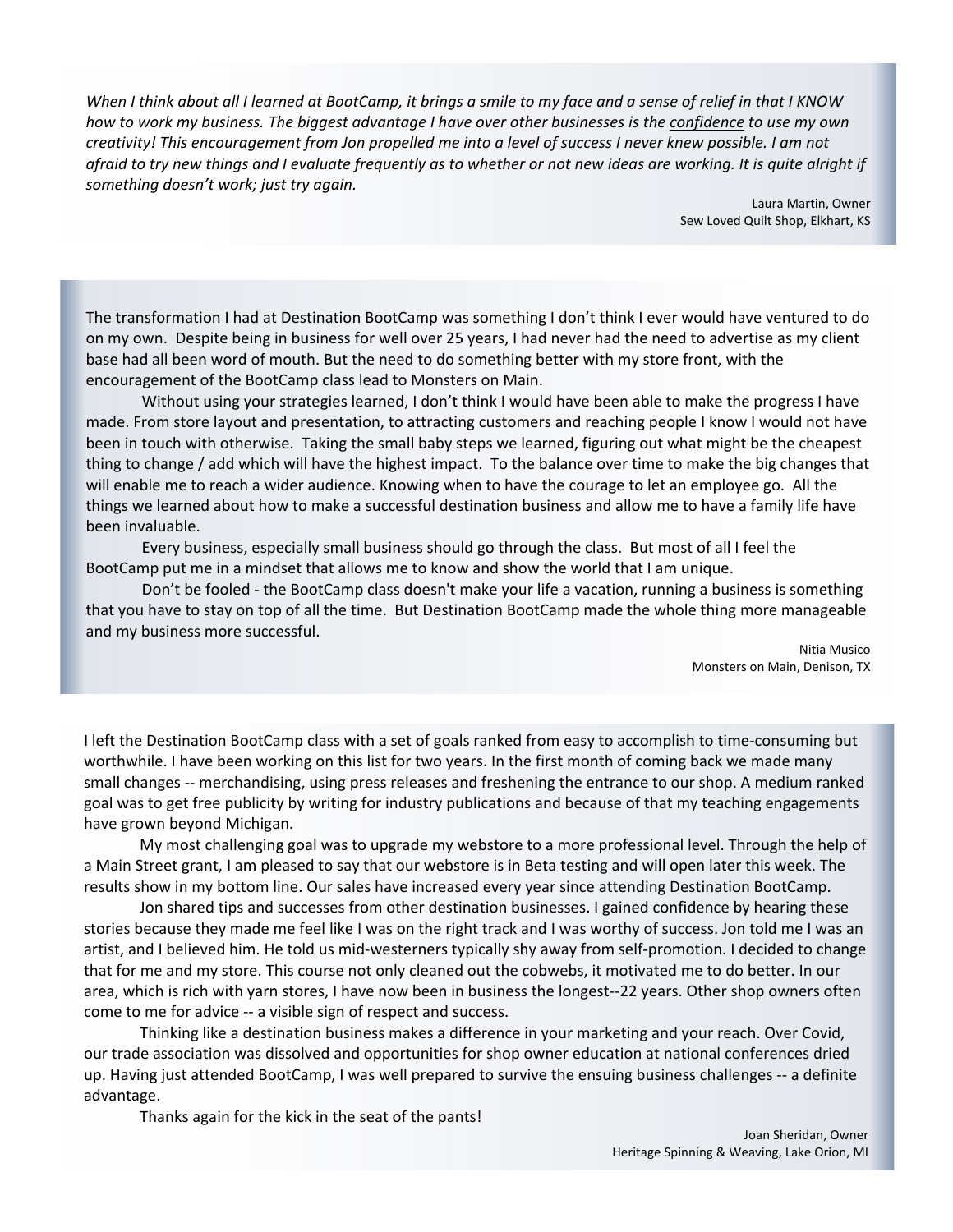When I use the tools learned at BootCamp, the biggest advantage I have is knowing that even though I am a hamster, the wheel does not control me! I've learned that my Unique Position 'is' my business. It's the template for every decision we make and has given clarity and focus to training staff, purchasing and advertising.

I've reached out to other hamsters that I met at BootCamp to discuss ideas or broaden my perspective *with their 'get off the wheel' tactics when considering changes.*

*… Thanks for being a part of BELLA turning 25 this year!*

Beverly Calder, Owner BELLA Main Street Markets, Baker City and La Grande, OR

You gave me not only the courage to trust my instincts and take on projects that completely changed my business and has made it successful, you provided me with the insight/tools to reign in the overwhelming daily tasks and get off that wheel! To stay on track, to go back to the basics when I am afraid, stumped or lost as to what to do to fix whatever issue.

Every day I ask myself, am I doing the jobs I pay someone else to do? Am I micromanaging instead of trusting my employees? Am I moving forward with the plan or becoming stagnant? Am I pivoting or complaining when crises occur?

I see it everyday: The businesses that are becoming stagnant, or declining or closing…they are lost. They know something is wrong, but do not have the tools or the knowledge of how to solve the crises they are experiencing. Sometimes they come to me asking what I see, what should they do, how can they fix this...

I always recommend taking your course. It's an investment in their business and in their lives. I have to be honest, if I did not have the Economic Development Council pushing for me to take your course, I believe I would have just walked away from my business. It has taken 3 years, but I now really enjoy the challenges, the business itself and have now reached a level of success that I truly never thought possible in 3 years and 9 months! I have surpassed my original goals by leaps and bounds!

The tools and enthusiasm that the BootCamp course provided changed my attitude, outlook and let me know that all business owners feel exactly like I do! I'm not the only one that feels overwhelmed, that tries to do it all instead of trusting my employees to do their job, so that I can do mine!

> Cyndi Johnson, Owner The Market, Flatonia, TX

Thank you for teaching an experienced, life-long auto mechanic and a retired teacher how to run a small business in the service industry. When we chose to become a Destination Business with your quidance, it was the most valuable life lesson we could ever have imagined. We continue to feel empowered with the skills and strategies we learned at Destination Boot Camp to continue building the foundation for our automotive service and repair *business.* 

*The biggest business advantage for us is summed up in our unique positioning statement: Schwartz Auto* Service LLC is the only ASE Certified Master Mechanic automotive repair facility with 120+ years of family farming *roots in Southwest Kansas serving our neighbors with integrity and American pride since 2000.* 

We needed to know our "WHY," and then our vision became so clear at Destination Boot Camp. We are blessed to continue the legacy begun by our grandparents and parents, and we are honored to serve others. You mentored us to take our 20 year-old business and transform it into a 21st century Destination Business -- we are *forever grateful.*

> Wayne and Kelly Schwartz, Owners Schwartz Auto Service LLC, Jetmore, KS